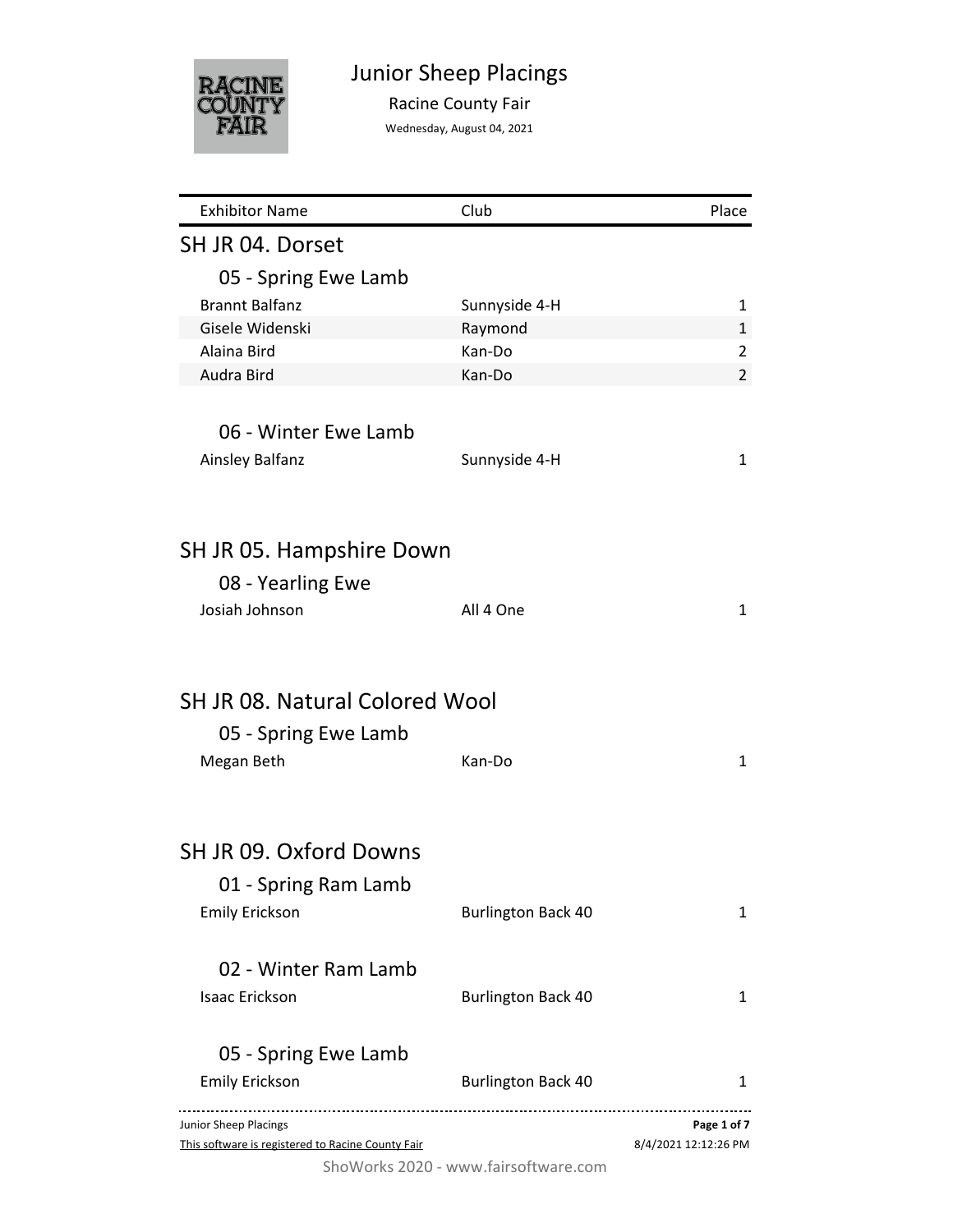| <b>Exhibitor Name</b>                                                      | Club                                       | Place                               |
|----------------------------------------------------------------------------|--------------------------------------------|-------------------------------------|
| SH JR 09. Oxford Downs                                                     |                                            |                                     |
| 05 - Spring Ewe Lamb                                                       |                                            |                                     |
|                                                                            |                                            |                                     |
| 06 - Winter Ewe Lamb                                                       |                                            |                                     |
| <b>Isaac Erickson</b>                                                      | <b>Burlington Back 40</b>                  | 1                                   |
|                                                                            |                                            |                                     |
| 10 - Pair of Lambs (1 ewe, 1 ram)                                          |                                            |                                     |
| <b>Emily Erickson</b>                                                      | <b>Burlington Back 40</b>                  | 1                                   |
| <b>Isaac Erickson</b>                                                      | <b>Burlington Back 40</b>                  | $\mathbf{1}$                        |
|                                                                            |                                            |                                     |
|                                                                            |                                            |                                     |
| SH JR 11. Shropshires                                                      |                                            |                                     |
| 05 - Spring Ewe Lamb                                                       |                                            |                                     |
| Abby Waterworth                                                            | Kan-Do                                     | 1                                   |
|                                                                            |                                            |                                     |
|                                                                            |                                            |                                     |
| SH JR 13. Suffolks                                                         |                                            |                                     |
| 01 - Spring Ram Lamb                                                       |                                            |                                     |
| Mckenna Kristiansen                                                        | Raymond                                    | 1                                   |
|                                                                            |                                            |                                     |
| 06 - Winter Ewe Lamb                                                       |                                            |                                     |
| Alicia Desirena                                                            | All 4 One                                  | 1                                   |
|                                                                            |                                            |                                     |
|                                                                            |                                            |                                     |
| SH JR 15. Commercial Wether Type                                           |                                            |                                     |
| 01 - Spring Ram Lamb                                                       |                                            |                                     |
| Kynzi Cole                                                                 | <b>Burlington Back 40</b>                  | 1                                   |
| <b>Shannon Roberts</b>                                                     | <b>Union Grove FFA</b>                     | $\mathbf{1}$                        |
|                                                                            |                                            |                                     |
| 03 - Fall Ram Lamb                                                         |                                            |                                     |
| Makenzie Schaal                                                            | <b>Waterford FFA</b>                       | 1                                   |
|                                                                            |                                            |                                     |
| 05 - Spring Ewe Lamb                                                       |                                            |                                     |
| Ainsley Balfanz<br>Kynzi Cole                                              | Sunnyside 4-H<br><b>Burlington Back 40</b> | 1<br>1                              |
|                                                                            |                                            |                                     |
| Junior Sheep Placings<br>This software is registered to Racine County Fair |                                            | Page 2 of 7<br>8/4/2021 12:12:26 PM |
|                                                                            |                                            |                                     |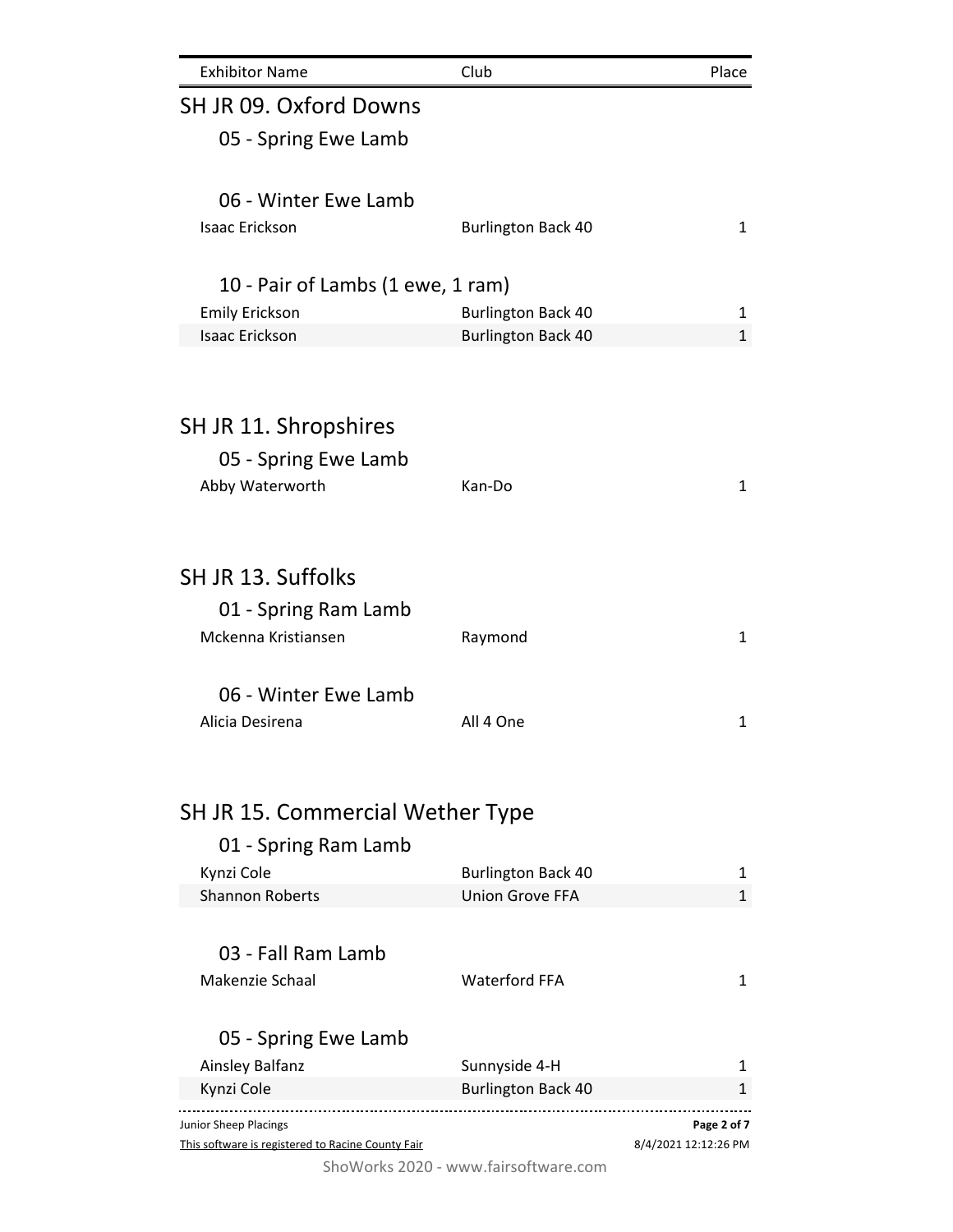| <b>Exhibitor Name</b>             | Club            | Place |  |  |
|-----------------------------------|-----------------|-------|--|--|
| SH JR 15. Commercial Wether Type  |                 |       |  |  |
| 05 - Spring Ewe Lamb              |                 |       |  |  |
| <b>Shannon Roberts</b>            | Union Grove FFA |       |  |  |
| 06 - Winter Ewe Lamb              |                 |       |  |  |
| <b>Brannt Balfanz</b>             | Sunnyside 4-H   | 1     |  |  |
| John Spaight                      | Cloverview      | 1     |  |  |
| 10 - Pair of Lambs (1 ewe, 1 ram) |                 |       |  |  |

| Kynzi Cole |  | <b>Burlington Back 40</b> |  |
|------------|--|---------------------------|--|

### 01 - Home Raised Market Lamb

| Ainsley Balfanz       | Sunnyside 4-H             | 1            |
|-----------------------|---------------------------|--------------|
| <b>Hunter Drissel</b> | <b>Burlington Back 40</b> | $\mathbf{1}$ |
| <b>Bayley Schaal</b>  | Kan-Do                    | 1            |
| Makenzie Schaal       | <b>Waterford FFA</b>      | $\mathbf{1}$ |
| John Spaight          | Cloverview                | 1.           |
| Aiden Von Bergen      | Yorkville 4-H             | $\mathbf{1}$ |
| Abby Waterworth       | Kan-Do                    |              |

## 02 - Market Lamb entry 1

| Ainsley Balfanz            | Sunnyside 4-H             | 1            |
|----------------------------|---------------------------|--------------|
| Alaina Bird                | Kan-Do                    | 1            |
| Audra Bird                 | Kan-Do                    | $\mathbf{1}$ |
| Noah Brandt                | <b>Waterford FFA</b>      | $\mathbf{1}$ |
| Kynzi Cole                 | <b>Burlington Back 40</b> | $\mathbf{1}$ |
| <b>Hunter Drissel</b>      | <b>Burlington Back 40</b> | $\mathbf{1}$ |
| <b>Emily Erickson</b>      | <b>Burlington Back 40</b> | 1            |
| Isaac Erickson             | <b>Burlington Back 40</b> | $\mathbf{1}$ |
| Kellyn Henningfeld         | <b>Burlington Back 40</b> | $\mathbf{1}$ |
| <b>Mallory Henningfeld</b> | <b>Burlington Back 40</b> | $\mathbf{1}$ |
| Ramona Holden              | Raymond                   | $\mathbf{1}$ |
| Josiah Johnson             | All 4 One                 | $\mathbf{1}$ |
| Mckenna Kristiansen        | Raymond                   | $\mathbf{1}$ |
| Rain Ludtke                | <b>Burlington Back 40</b> | $\mathbf{1}$ |
| <b>Gwenadalin Nicholas</b> | Sunnyside 4-H             | $\mathbf{1}$ |
| Makenzie Schaal            | <b>Waterford FFA</b>      | $\mathbf{1}$ |
|                            |                           |              |

Junior Sheep Placings

This software is registered to Racine County Fair

**Page 3 of 7**

8/4/2021 12:12:26 PM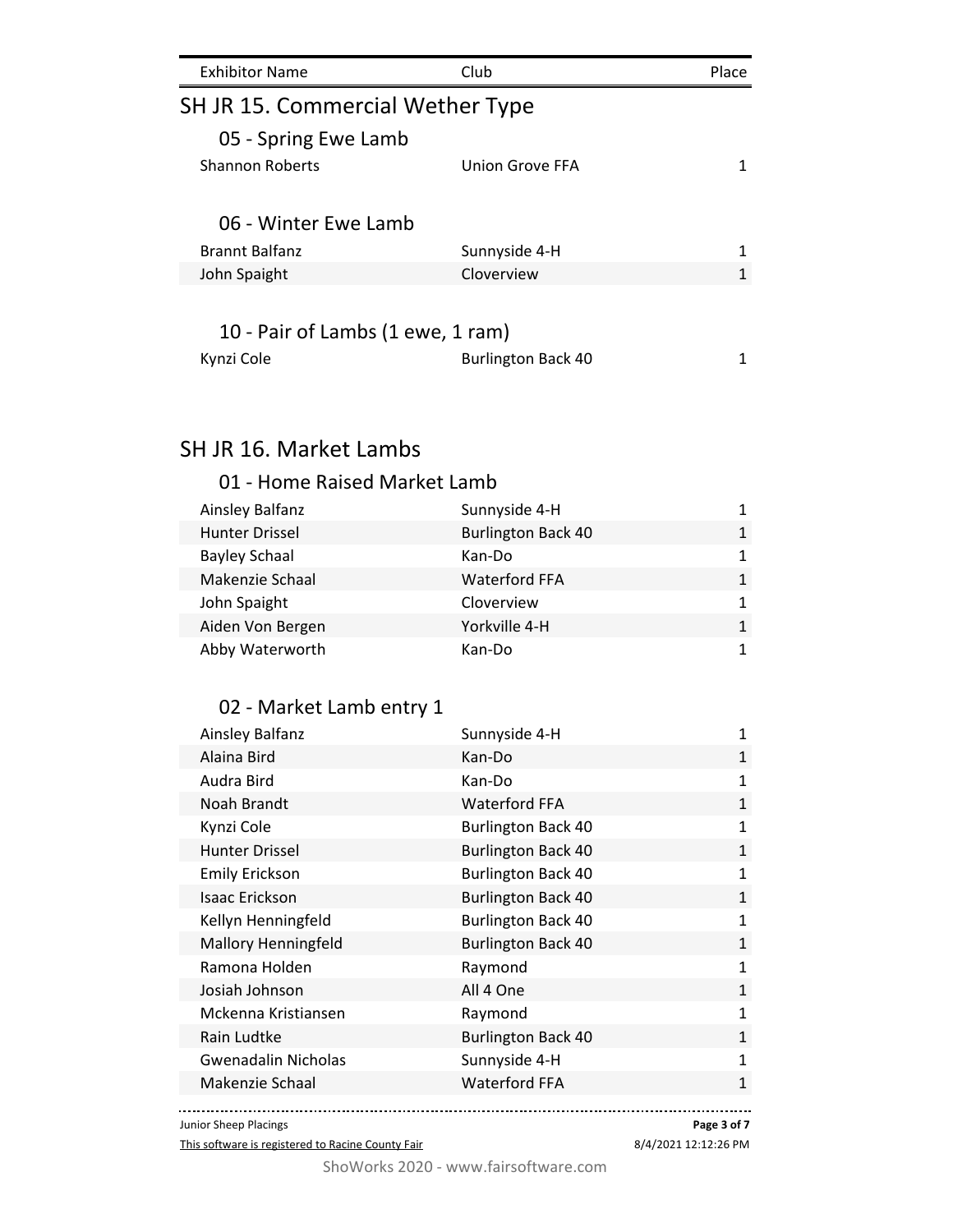| <b>Exhibitor Name</b> | Club | Place |
|-----------------------|------|-------|
|                       |      |       |

## 02 - Market Lamb entry 1

| Morgan Schoof         | Cloverview                | $\mathbf{1}$   |
|-----------------------|---------------------------|----------------|
| John Spaight          | Cloverview                | $\mathbf{1}$   |
| Olivia Spaight        | <b>Waterford FFA</b>      | $\mathbf{1}$   |
| Lilli Steffenson      | Sunnyside 4-H             | $\mathbf{1}$   |
| <b>Emily Stoffel</b>  | <b>Burlington FFA</b>     | $\mathbf{1}$   |
| Rebecca Swantz        | <b>Union Grove FFA</b>    | $\mathbf{1}$   |
| Alexa Tenhagen        | <b>Union Grove FFA</b>    | $\mathbf{1}$   |
| Keegan Waldron Boldt  | Raymond                   | $\mathbf{1}$   |
| Cole Widenski         | Raymond                   | $\mathbf{1}$   |
| Sage Cole             | <b>Burlington Back 40</b> | $\overline{2}$ |
| Alicia Desirena       | All 4 One                 | $\overline{2}$ |
| Samantha Hammiller    | <b>Burlington FFA</b>     | $\overline{2}$ |
| Grace Hansen          | Yorkville 4-H             | $\overline{2}$ |
| Henry Hansen          | Yorkville 4-H             | $\overline{2}$ |
| Sarah Hougard         | Yorkville 4-H             | $\overline{2}$ |
| Kaitlyn Kastenson     | Raymond                   | $\overline{2}$ |
| Kennedy Kreuscher     | Kan-Do                    | $\overline{2}$ |
| Lucas Kreuscher       | Kan-Do                    | $\overline{2}$ |
| Owen Morrison         | Raymond                   | $\overline{2}$ |
| Dane Richter          | <b>Burlington Back 40</b> | $\overline{2}$ |
| Emma Santatrelli      | Kan-Do                    | $\overline{2}$ |
| <b>Bayley Schaal</b>  | Kan-Do                    | $\overline{2}$ |
| Kaylei Schoof         | Cloverview                | $\overline{2}$ |
| Lizzy Stoffel         | <b>Burlington FFA</b>     | $\overline{2}$ |
| <b>Brody Stratton</b> | Kan-Do                    | $\overline{2}$ |
| <b>Jake Stratton</b>  | Kan-Do                    | $\overline{2}$ |
| Aiden Von Bergen      | Yorkville 4-H             | $\overline{2}$ |
| Abby Waterworth       | Kan-Do                    | $\overline{2}$ |

### 03 - Market Lamb entry 2

| Noah Brandt                | <b>Waterford FFA</b>      |              |
|----------------------------|---------------------------|--------------|
| Kynzi Cole                 | <b>Burlington Back 40</b> | 1            |
| Hunter Drissel             | <b>Burlington Back 40</b> | 1            |
| <b>Isaac Erickson</b>      | <b>Burlington Back 40</b> | 1            |
| Kellyn Henningfeld         | <b>Burlington Back 40</b> | 1            |
| <b>Mallory Henningfeld</b> | <b>Burlington Back 40</b> | 1            |
| Ramona Holden              | Raymond                   | 1            |
| Josiah Johnson             | All 4 One                 | $\mathbf{1}$ |
| Kaitlyn Kastenson          | Raymond                   | $\mathbf{1}$ |
| <b>Gwenadalin Nicholas</b> | Sunnyside 4-H             | $\mathbf{1}$ |
| unior Sheep Placings       |                           | Page 4 of 7  |

Junior Sheep Placings

This software is registered to Racine County Fair

8/4/2021 12:12:26 PM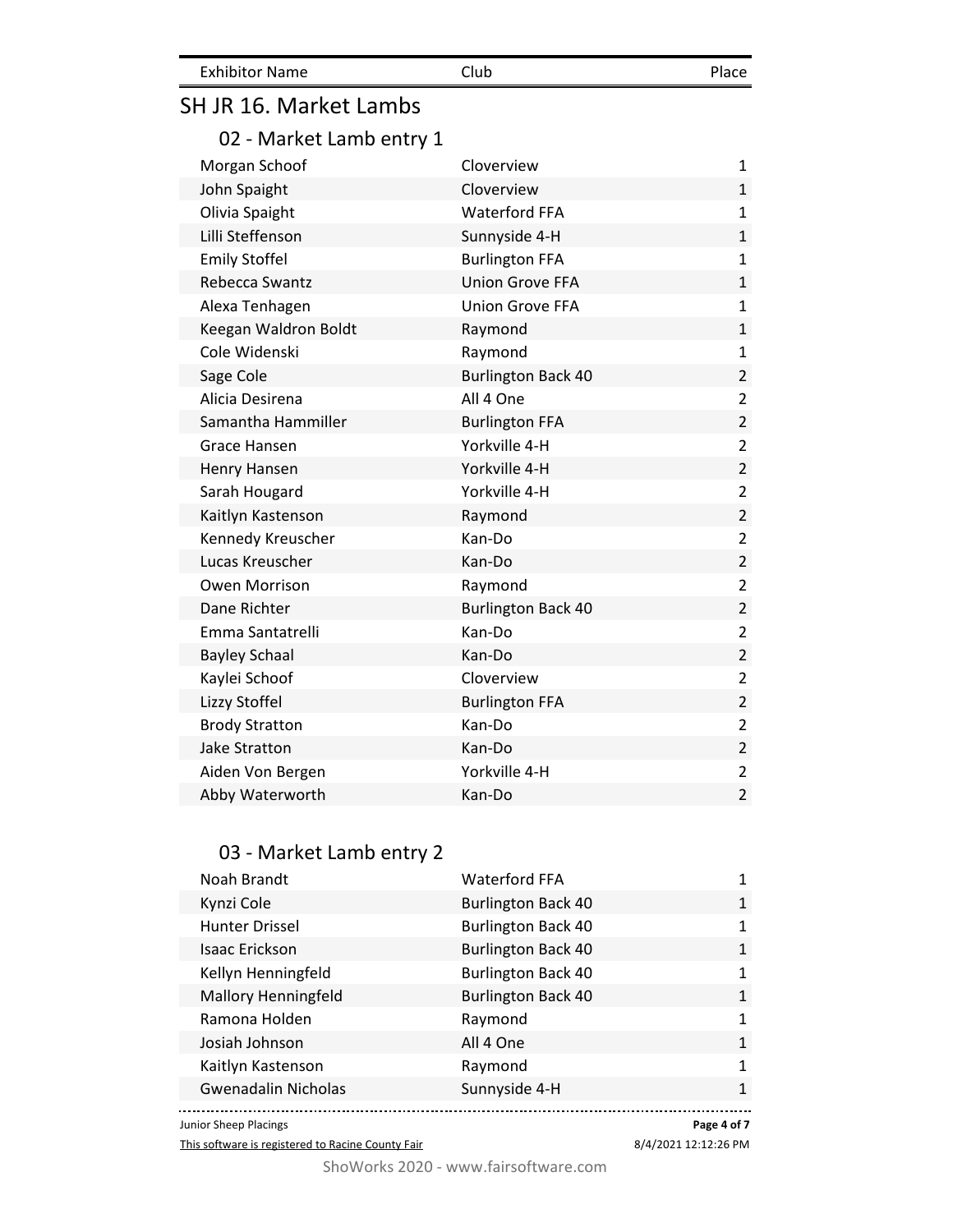| <b>Exhibitor Name</b> | Club | Place |
|-----------------------|------|-------|
|                       |      |       |

03 - Market Lamb entry 2

| Dane Richter          | <b>Burlington Back 40</b> | $\mathbf{1}$   |
|-----------------------|---------------------------|----------------|
| Emma Santatrelli      | Kan-Do                    | 1              |
| Makenzie Schaal       | <b>Waterford FFA</b>      | 1              |
| Morgan Schoof         | Cloverview                | $\mathbf{1}$   |
| Olivia Spaight        | <b>Waterford FFA</b>      | 1              |
| Lizzy Stoffel         | <b>Burlington FFA</b>     | 1              |
| Rebecca Swantz        | <b>Union Grove FFA</b>    | $\mathbf{1}$   |
| Sage Cole             | <b>Burlington Back 40</b> | 2              |
| <b>Emily Erickson</b> | <b>Burlington Back 40</b> | $\overline{2}$ |
| Grace Hansen          | Yorkville 4-H             | $\overline{2}$ |
| Sarah Hougard         | Yorkville 4-H             | $\overline{2}$ |
| <b>Bayley Schaal</b>  | Kan-Do                    | 2              |
| Lilli Steffenson      | Sunnyside 4-H             | $\overline{2}$ |
| <b>Emily Stoffel</b>  | <b>Burlington FFA</b>     | 2              |
| Alexa Tenhagen        | <b>Union Grove FFA</b>    | $\overline{2}$ |
| Aiden Von Bergen      | Yorkville 4-H             | $\overline{2}$ |

### 04 - Pen of Market Lambs

| <b>Hunter Drissel</b>      | <b>Burlington Back 40</b> | $\mathbf{1}$   |
|----------------------------|---------------------------|----------------|
| <b>Emily Erickson</b>      | <b>Burlington Back 40</b> | $\mathbf{1}$   |
| <b>Isaac Erickson</b>      | <b>Burlington Back 40</b> | $\mathbf{1}$   |
| Kellyn Henningfeld         | <b>Burlington Back 40</b> | $\mathbf{1}$   |
| Mallory Henningfeld        | <b>Burlington Back 40</b> | $\mathbf{1}$   |
| Ramona Holden              | Raymond                   | $\mathbf{1}$   |
| Sarah Hougard              | Yorkville 4-H             | $\mathbf{1}$   |
| Kaitlyn Kastenson          | Raymond                   | $\mathbf{1}$   |
| <b>Gwenadalin Nicholas</b> | Sunnyside 4-H             | $\mathbf{1}$   |
| Dane Richter               | <b>Burlington Back 40</b> | $\mathbf{1}$   |
| Emma Santatrelli           | Kan-Do                    | $\mathbf{1}$   |
| <b>Bayley Schaal</b>       | Kan-Do                    | $\mathbf{1}$   |
| Makenzie Schaal            | Waterford FFA             | $\mathbf{1}$   |
| Morgan Schoof              | Cloverview                | $\mathbf{1}$   |
| Olivia Spaight             | <b>Waterford FFA</b>      | $\mathbf{1}$   |
| Lilli Steffenson           | Sunnyside 4-H             | $\mathbf{1}$   |
| <b>Emily Stoffel</b>       | <b>Burlington FFA</b>     | $\mathbf{1}$   |
| Lizzy Stoffel              | <b>Burlington FFA</b>     | $\mathbf{1}$   |
| Rebecca Swantz             | <b>Union Grove FFA</b>    | $\mathbf{1}$   |
| Alexa Tenhagen             | <b>Union Grove FFA</b>    | $\mathbf{1}$   |
| Aiden Von Bergen           | Yorkville 4-H             | $\mathbf{1}$   |
| <b>Grace Hansen</b>        | Yorkville 4-H             | $\overline{2}$ |
|                            |                           |                |

Junior Sheep Placings

This software is registered to Racine County Fair

8/4/2021 12:12:26 PM **Page 5 of 7**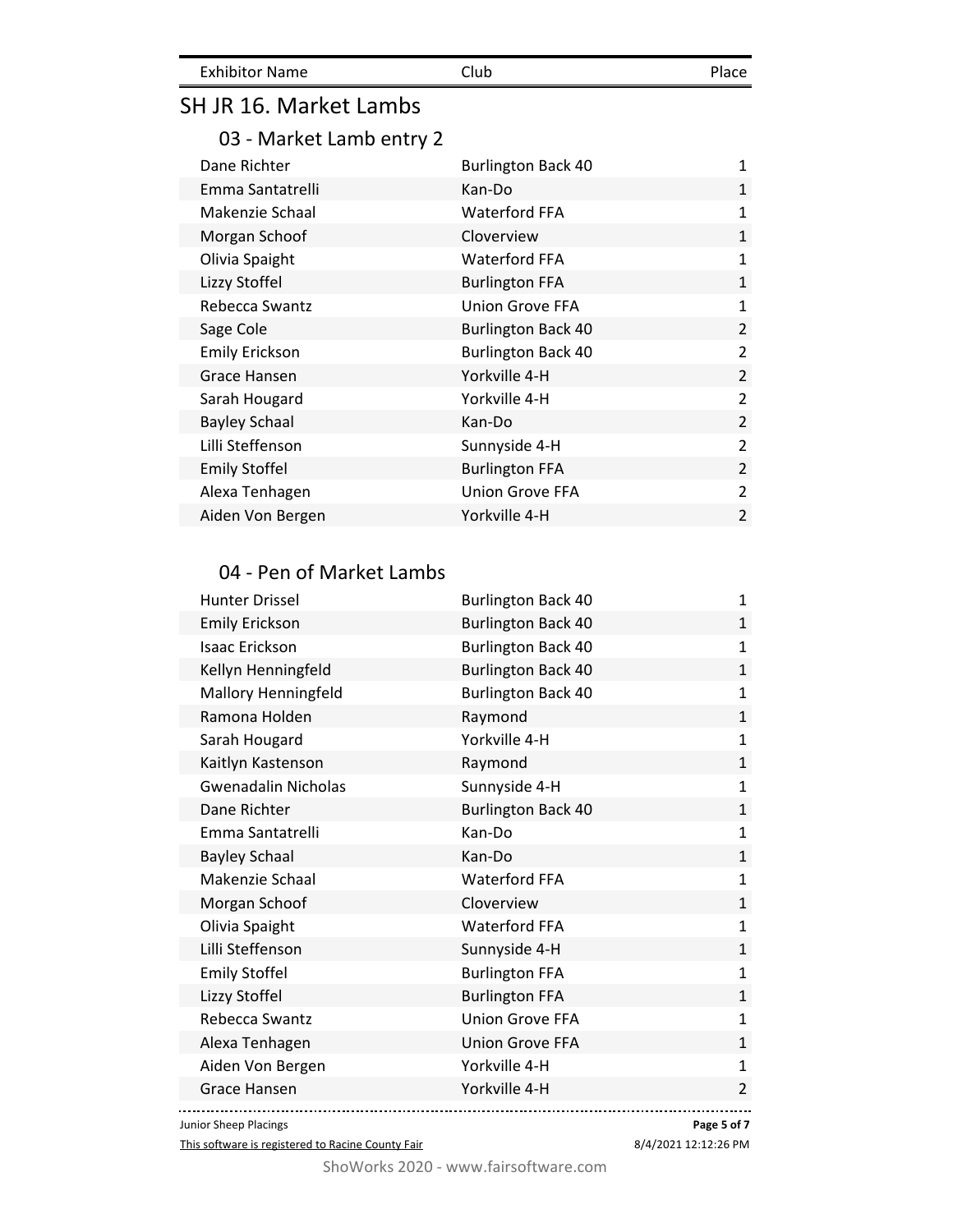| <b>Exhibitor Name</b> | Club | Place |
|-----------------------|------|-------|
| $C111RACRA-L11L12L1$  |      |       |

| 04 - Pen of Market Lambs |           |  |
|--------------------------|-----------|--|
| Josiah Johnson           | All 4 One |  |

## SH JR 18. Showmanship

## 01 - 17 years and older

| Ainsley Balfanz | Sunnyside 4-H             | 1  |
|-----------------|---------------------------|----|
| Kynzi Cole      | <b>Burlington Back 40</b> | 1  |
| Makenzie Schaal | <b>Waterford FFA</b>      | 1. |
| Olivia Spaight  | <b>Waterford FFA</b>      | 1  |
| Lizzy Stoffel   | <b>Burlington FFA</b>     | 1. |
| Rebecca Swantz  | Union Grove FFA           |    |

### 02 - 15 - 16 years old

| Brannt Balfanz | Sunnyside 4-H         |  |
|----------------|-----------------------|--|
| Grace Hansen   | Yorkville 4-H         |  |
| Emily Stoffel  | <b>Burlington FFA</b> |  |

## 03 - 13 - 14 years old

| Isaac Erickson         | <b>Burlington Back 40</b> | 1            |
|------------------------|---------------------------|--------------|
| Kellyn Henningfeld     | <b>Burlington Back 40</b> | 1            |
| Josiah Johnson         | All 4 One                 | $\mathbf{1}$ |
| Mckenna Kristiansen    | Raymond                   | $\mathbf{1}$ |
| <b>Shannon Roberts</b> | <b>Union Grove FFA</b>    | 1            |
| Morgan Schoof          | Cloverview                | 1            |
| John Spaight           | Cloverview                | 1            |
| Aiden Von Bergen       | Yorkville 4-H             | $\mathbf{1}$ |

#### 04 - 11 - 12 years old

| Audra Bird            | Kan-Do                    | 1 |
|-----------------------|---------------------------|---|
| Sage Cole             | <b>Burlington Back 40</b> | 1 |
| <b>Emily Erickson</b> | <b>Burlington Back 40</b> | 1 |
| Ramona Holden         | Raymond                   | 1 |
| <b>Bayley Schaal</b>  | Kan-Do                    | 1 |
| Keegan Waldron Boldt  | Raymond                   | 1 |

### 05 - First Year Exhibitor

| Alaina Bird                                       | Kan-Do |                      |
|---------------------------------------------------|--------|----------------------|
| Junior Sheep Placings                             |        | Page 6 of 7          |
| This software is registered to Racine County Fair |        | 8/4/2021 12:12:26 PM |